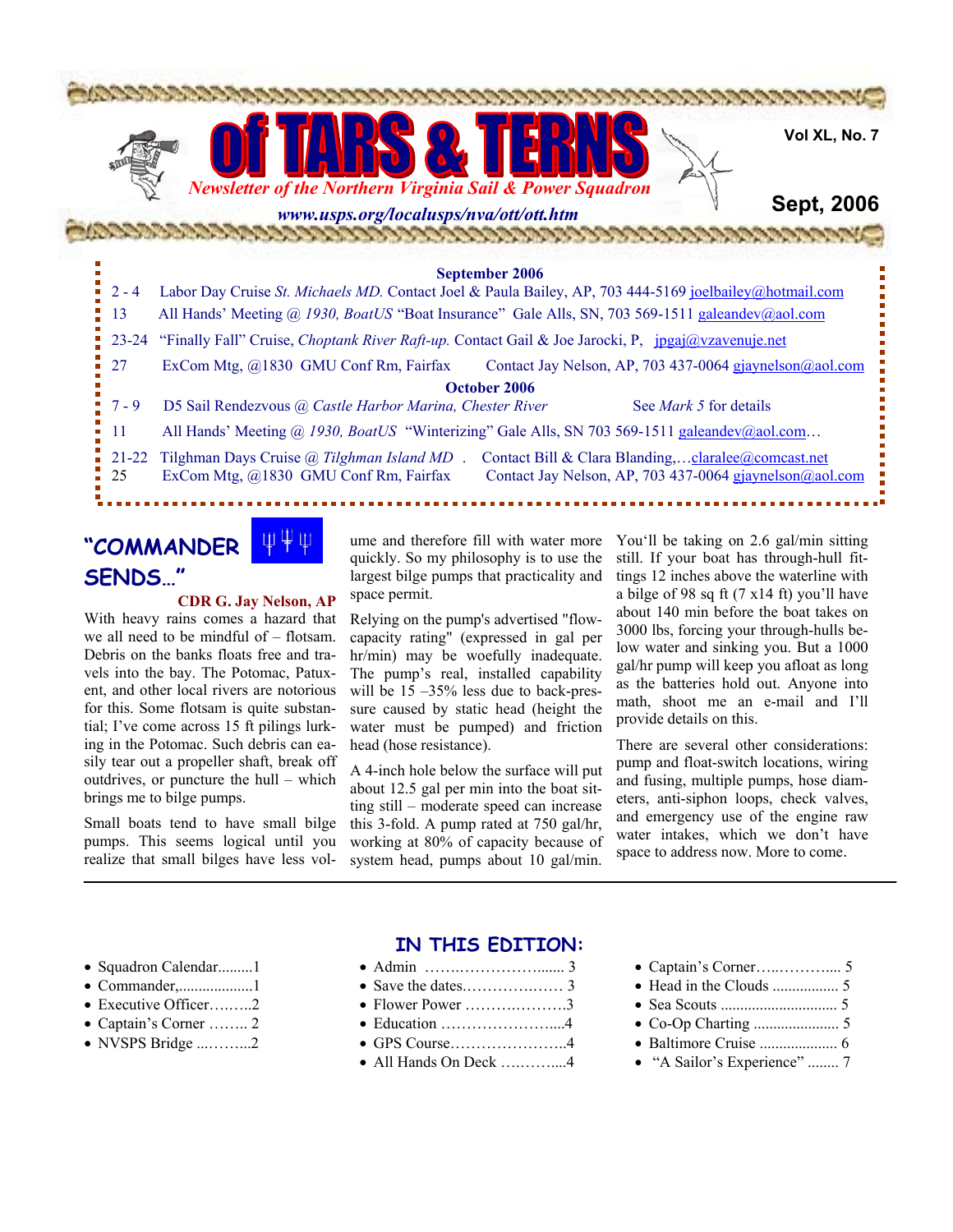

### **"EXECUTIVE PRIVILEGE"**



#### **Executive Officer: Lt/C George Degnon, AP**



703-448-8766 george@degnon.org

**EXECUTIVE OFFICER**  Lt/C George Degnon, AP

**COMMANDER**  Cdr G. Jay Nelson, AP

703-437-0064 gjaynelson@aol.com

**ADMIN OFFICER**  Lt/C William Blanding, P

smodim@comcast.net **ASST:** 1lt Wm Hammett, AP

**EDUCATION OFFICER**  Lt/C Brian Middleton, AP 703-256-3276 briancmiddleton@msn.com **ASST:**1/Lt D. Spevacek, AP

**TREASURER** Lt/C Joel Bailey, AP (703) 444-5169 **ASST:**1/Lt VACANT

**SECRETARY** 



claralee@comcast.net **ASST:**1/Lt C. Sheffield, AP

Lt/C Clara Blanding, P

**MEMBERSHIP CHAIR**  VACANT

#### **AT LARGE**

| Lt Jean P. Durgin, AP     | 703-560-9106 |
|---------------------------|--------------|
| Lt Joseph P. Jarocki      | 703-733-0695 |
| D/Lt Walter D. Lazear, AP | 703-620-1821 |
| P/C John A. Shivik, AP    | 703-273-3351 |
| Lt Francis Williamson, S  | 703-440-9074 |

#### *of Tars & Terns* **EDITOR**

Lt Pete Soballe, AP 202-337-0960 psoballe@yahoo.com

#### **DISTRIBUTION**

Lt Manette Lazear, AP D/Lt Walter D. Lazear, AP 703-620-1821 The best boating season in our neighborhood is finally here. Not too hot, pleasant winds and, thankfully, the big storms everyone worries about haven't materialized – at least not yet.

NVSPS continues to grow and reach out. Are you moving along with us? Or could you be more involved? How about joining us on Wednesday evening 13 Sep at the All Hands' meeting for what promises to be an exceptionally good presentation on boat insurance? It's a good way to get back in contact with your squadron. You'll be glad you did



*Goodies galore at the NVSPS Baltimore cruise*

### **Captain's Corner**

No one thinks much about bilge pumps until they need them. Let's take another look at this critical subject before it's too late!

- 1. The best bilge pump for any boat is
	- A. The quietest and most expensive you can afford
	- B. The largest capacity that will fit
	- C. The one installed at the factory
	- D. One you can also use for fuel in a pinch

2. After flotsam pierces your hull, safest procedure is usually

- A. Speed up and put the boat on plane
- B. Abandon ship immediately
- C. Put on PFDs and employ all dewatering systems
- D. Head for deeper water and maneuvering room
- 3. Bilge pumps
	- A. Can usually outperform their nominal specs once installed
	- B. Can be used to evacuate oil spills as well as water
	- C. Must work against considerable system head in your boat
	- D. Are optional on boats under 30-ft in length

**Answers on page 5** 

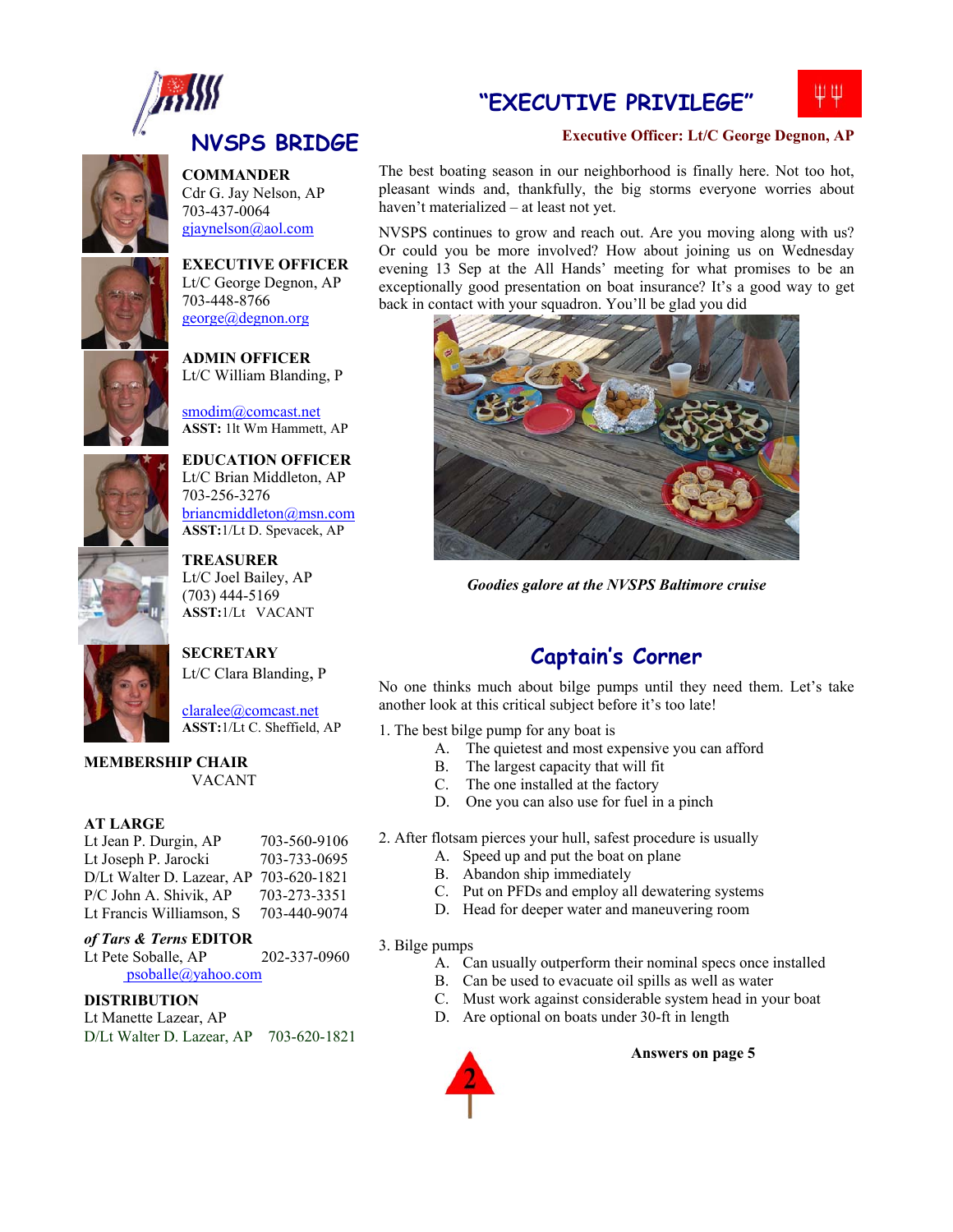

#### **Admin Officer Lt/C William A. Blanding, P**  smodim@comcast.net

As you read this, Clara and I are in the Pacific Northwest with Jim & Robin Roberts, AP, getting acquainted with our new pride and joy. Meanwhile the squadron is steaming ahead at full speed, as you'll see in this edition. Wish you were here! See you next month.



**Clara & Bill Blanding's** *MV Sea Waltz* **at her old home in Puget Sound** 

## **Please Save These Dates!**

#### **9 December 2006**

**Our Holiday Gala will feature a delicious filet mignon dinner with dessert plus dancing to music by Bristol Sounds DJ's:** 

**Fairfax Room at Arlington-Fairfax Elks Lodge 8421 Arlington Boulevard, Fairfax, VA.** 

**Expect a glittering evening of holiday fun!** 

#### **24 March 2007**

**NVSPS will celebrate its 40th anniversary by combining Founders Day and Change of Watch ceremonies into one big event at the American Legion Post 177, 3939 Oak Street, Fairfax, VA. Festivities will combine memories of good times and accomplishments and a look toward future horizons. Plan to meet old friends and make new ones at this memorable event** 



### What is the Flower Power Fund?

Established in 1988 by generous donation of \$5000 from NVSPS members Dr. & Mrs. Lloyd Hazelton, the fund's name comes from the Virginia state flower, the dogwood, which appears on our burgee.

The fund was set up to support NVSPS activities and to advance the mission of USPS. Under its terms, the original funds and additional donations are held in an interest-bearing account and only the interest may be spent. Since 1988 the fund has increased to over \$14000. The commander and executive committee must approve any expenditures. Items that have been purchased include educational materials for instructors, projectors, computers, etc. All donations to the Flower Power Fund are TAX DEDUCTIBLE. You may make a contribution at anytime.

Each fall squadron members are invited to make a contribution to the fund in exchange for a personalized message in the December issue of this newsletter. Send your seasons' greetings (max 3 lines) and a check payable to the "NVSPS Flower Power Fund" to Dick Durgin by 8Nov06. He'll send you written confirmation of your contribution.

> **P/C Dick Durgin, JN,** Chair, Flower Power Fund 308 George St. SW, Vienna VA 22180

 $\bullet$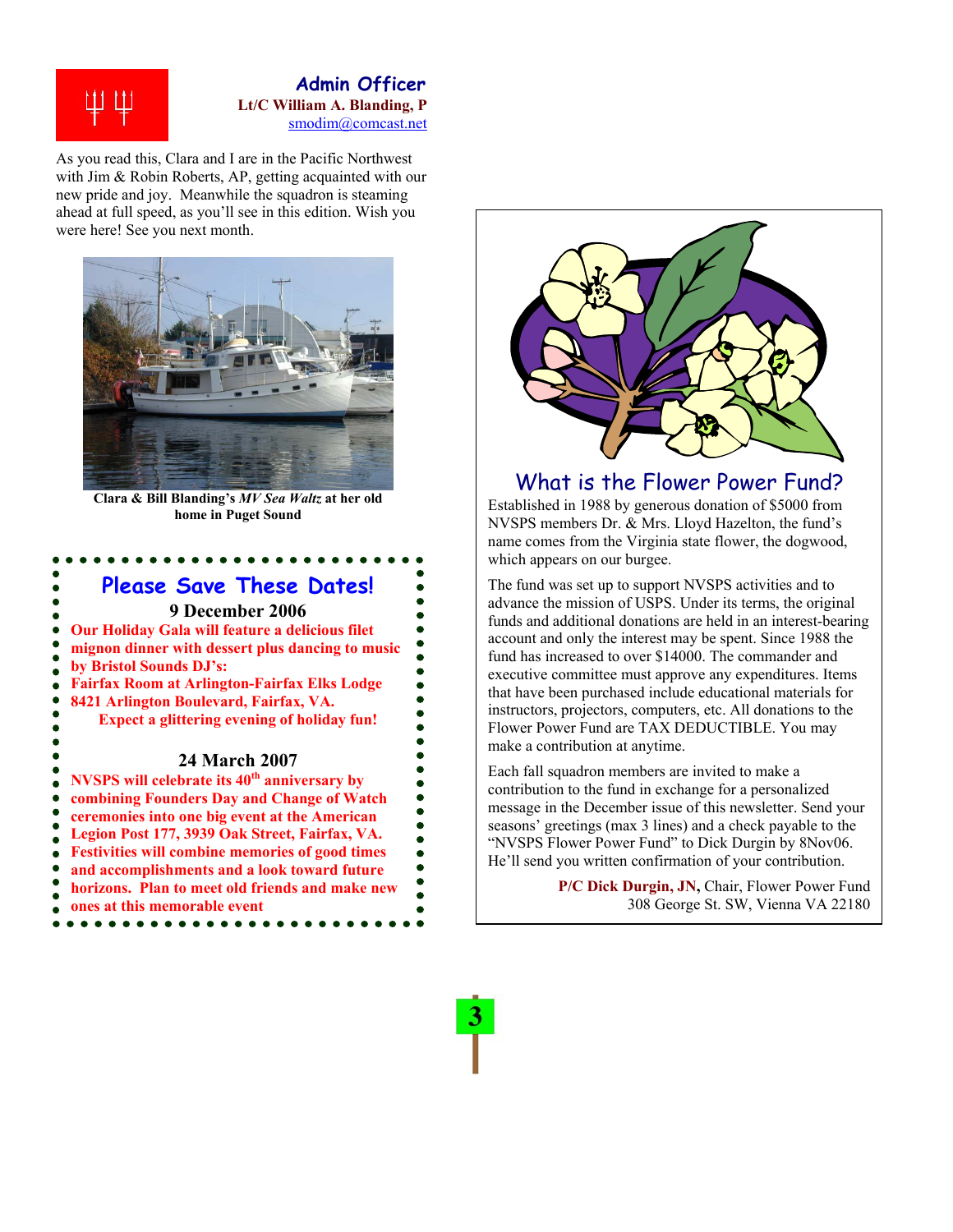## **Education Officer's Report**

**Lt/C Brian Middleton, AP** 

**703-256-3276** briancmiddleton@msn.com

We have an aggressive program for 2006-7. We're offering 13 public boating and 6 member classes. Please let your friends and neighbors know that we have a good mix of public courses from 4-week Boat Smart to the comprehensive 8-week Squadron Boating Course. And for those who missed the beginners piloting and navigation, we're offering two Chart Smart classes. Check out the full schedule at www.usps.org/localusps/nva and click on the Education tab. Our advertising is limited, so we depend on you to get the word out.

Here are the **Advanced and Elective Member courses**. Please make reservations for fall classes with the instructor as soon as possible so that we can order books. Details for winter and spring classes will be on our web site.

**Piloting** (12 sessions, Mondays) Start **11 September 2006** @1900 Location: BoatUS, Training Rm 800 South Pickett Street, Alexandria 22304 Register by: 1 Sep 2006 Contact: Rick Baker, AP - 703-318-5899 or rickbaker2006@verizon.net

**Marine Electronics** (12 sessions, Thursdays) Start: **14 September 2006** @1900 Location: Marshall High School 7731 Leesburg Pike, Falls Church 22180 Register by: 1 Sep 2006 Contact: Dwight Bues, AP 703-404-8728 or dbues@aol.com

**Instructor Development** (4 sessions, Mondays) Start: **16 October 2006** @1900 Location: Thoreau Middle School 2505 Cedar Lane, Vienna 22180 Register by: 1 Sep 2006 Contact: Dick Durgin, JN 703-560-9106 or rjdurgin@aol.com

**Advanced Piloting** (12 sessions, Thursdays) Start: **11 January 2007** @1900 Location: BoatUS Training Room 800 South Pickett Street, Alexandria 22030 Register by: 26 Nov 2006 Contact: Rick Baker, AP - 703-318-5899 or rickbaker2006@verizon.net



Location: To Be Determined Register by: 26 Nov 2006 Contact: Rick Baker, AP - 703-318-5899 or rickbaker2006@verizon.net

**Sail (**12 sessions, Mondays) Start**: 26 February 2007** @1900 Location: To Be Determined Register by: 01 Jan 2007 Contact: Rick Baker, AP - 703-318-5899 or rickbaker2006@verizon.net

## **USCG Auxiliary Boating Course**

WOODBRIDGE VA. The US Coast Guard Auxiliary will conduct an ABC course 12 – 20 Sep at Boater's World, 14605 Shoppers Best Way, Woodbridge, 22192. Contact Larry Poplin, 703-791-5227 e-mail: chappyofva@verizon.net.

Cost is \$40, and class begins at 1900. There's a signup sheet at the Boater's World store.

# **GPS SEMINAR**

### **Tue 5 Sep 1900- 2100**

GMU Conference (Training) Room, 2<sup>nd</sup> Floor 4031 University Drive, Fairfax, VA 22030

NVSPS will present its renowned GPS Seminar again this month. We cover the basics of the satellite system and then focus on the actual use of GPS to make your navigation and piloting skills more accurate. Cdr Jay Nelson, AP, developed this first-class slide show, and we know you'll learn a lot about the use of your GPS, Chartplotter, and Computer-Aided Navigation (CAN) System. It's FREE for members, and \$25 for non-member guests. Please register by contacting Rick Baker, AP, via email before 5 Sep with the number of people attending

rickbaker2006@verizon.net

## **13 Sep 06 All Hands: On Deck!**

# **"Boat Insurance"**

**Kim Shaw**, General Manager, Underwriting at BoatUS will be our September program speaker. Kim is a 19-year veteran with BoatUS having worked in both Claims and Underwriting and she is currently on the Catastrophe Field Team. In this capacity Kim was in the field for hurricanes Isabel, Charlie, Ivan and Katrina.

She'll be discussing what to look for when shopping for boat insurance and will cover the different types of policies and coverages available. She'll also talk about the effect that insurance claims have on insurance premiums.

**Bill & Clara Blanding** will be providing refreshments. You don't want to miss those either. So we'll see you at BoatUS at 1930, Wed 13 Sep 06.

**Be there**. Aloha.

**Seamanship** (10 sessions, Tuesdays) Start Date**: 09 January 2007** @ 1900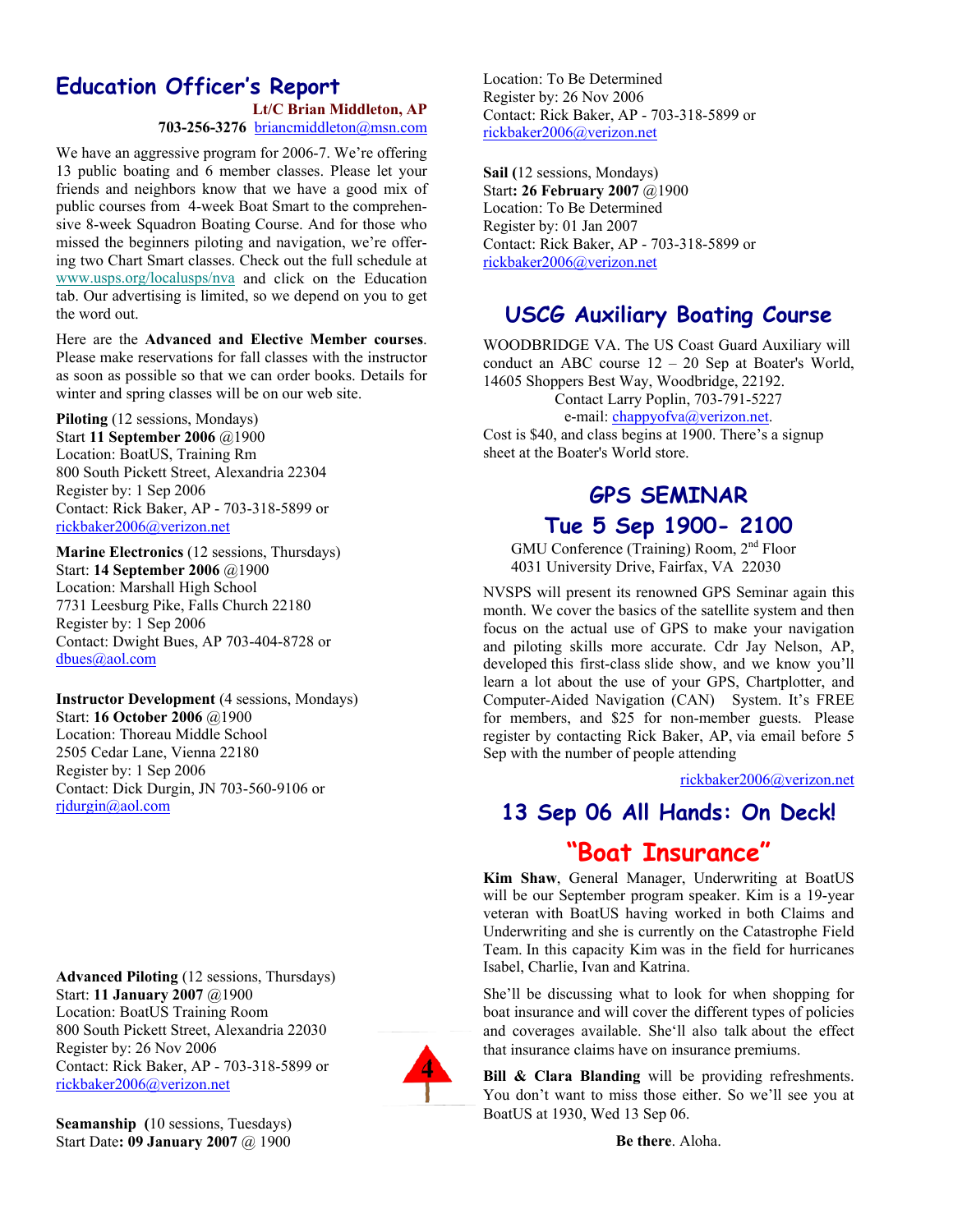# **NVSPS Sea Scouts Win Big !**

COCONUT GROVE, FL - More than 60 Sea Scouts from across the nation and eight different countries set sail and competed in the third annual William I. Koch International Sea Scout Cup 22 – 28 July. Two Sea Scouts of Ship 1942, NVSPS Youth Apprentice members Andrew Scheuermann, AP & Danielle Meeker,P, won the "Kiwi" International Sailing Cup, a Maori carved statue that was donated by the New Zealand Team in 2000. Winds were less than 9 mph the first four days of racing, and Andrew and Danielle ran a solid second place through the matched racing series. But they took over a commanding overall FIRST PLACE on the last day when the winds increased to 22 knots for the last two races.

No rest for these intrepid sailors; their next stop is New England where both were selected from Sea Scouts across the nation to sail aboard USS Eagle, the Coast Guard academy's 295-foot barque (and former German training ship *Horst Wessel*), for a summer adventure. These two racers are also very strong academic performers. They're currently Able Sea Scouts, the last rung before their Quartermaster service projects. They were top graduates of "Sea Scouting's Advanced Leadership" afloat ("SEAL") course, offered at various locations around the country last summer, and hold adult grades of "Advanced Pilot" and "Pilot" in the NVSPS. These teens know their way on the-water, as well as in the classroom. BRAVO ZULU Andrew and Danielle!

For more information on the event, including photos and race results, visit www.seascoutcup.org. You'll see great photos of both Andrew and Danielle pulling ahead of the rest of the fleet, as Sea Scouts from Ship 1942 have grown accustomed to be over the past 5 years!

> Don't Give Up the Ship, **Tom Ballew, AP,** Skipper

# **C0-Op Charting**

**Ed Phillips, AP**, CoCh Committee Chair potter339@earthlink.net

Several NVSPS members attended the CoCh Workshop back in May in Norfolk, and they're ready and anxious to expand our local efforts. Depth charting will be next. Then channel surveys. Of course we'll still hunt for Geodetic markers. Everyone's welcome, boat or not. Contact me to get in on the fun and contribute to these very useful squadron activities.

# **"Head in the Clouds"**

#### **P/C John Shivik, AP. jshivik@cox.net**

Weather never rests. How often do you look out the window at the sky? Clear? Clouds? What kind? Do you depend on the commercial weather forecasters for accurate forecasts? Are you at risk? So many questions. The answer is to learn about weather signs. They are posted for all to see! Look to the sky. Did a cold front pass through and are those fair weather cumulus? If so, expect the wind to be out of the Northwest and gusty. Note wind direction. If the winds are out of the southeast, there is a chance of showers. Check the barometer. Is it falling (better catch it!)? A falling baro-

meter is associated with foul weather. Dewpoint makes a difference, too. The closer the dewpoint temperature to actual dry bulb temperature, the higher the humidity. Convection and condensation mean a lot in thunderstorms and hurricanes. Do you know why?

Look to the western sky. Are the

clouds building (hammer, nails, 2x4s) into towers? Are they dark or boiling? Maybe there's a squall line. Seek safe harbor. Don't take chances; be safe. As Ben Franklin said, "Some people are weather-wise; some are otherwise". Be weather-wise! In future articles we'll explore more weather phenomena.

### **Captain's Corner Answers**

- **1.** B. The largest reasonable capacity may save your boat and your life.
- **2**. C. Manual pumps, buckets, and your engine intake are all available. Good idea to try and plug the hole also.
- **3.** C. Static head (column of water to lift) and friction head (hose resistance) reduce the pump output 15 –35%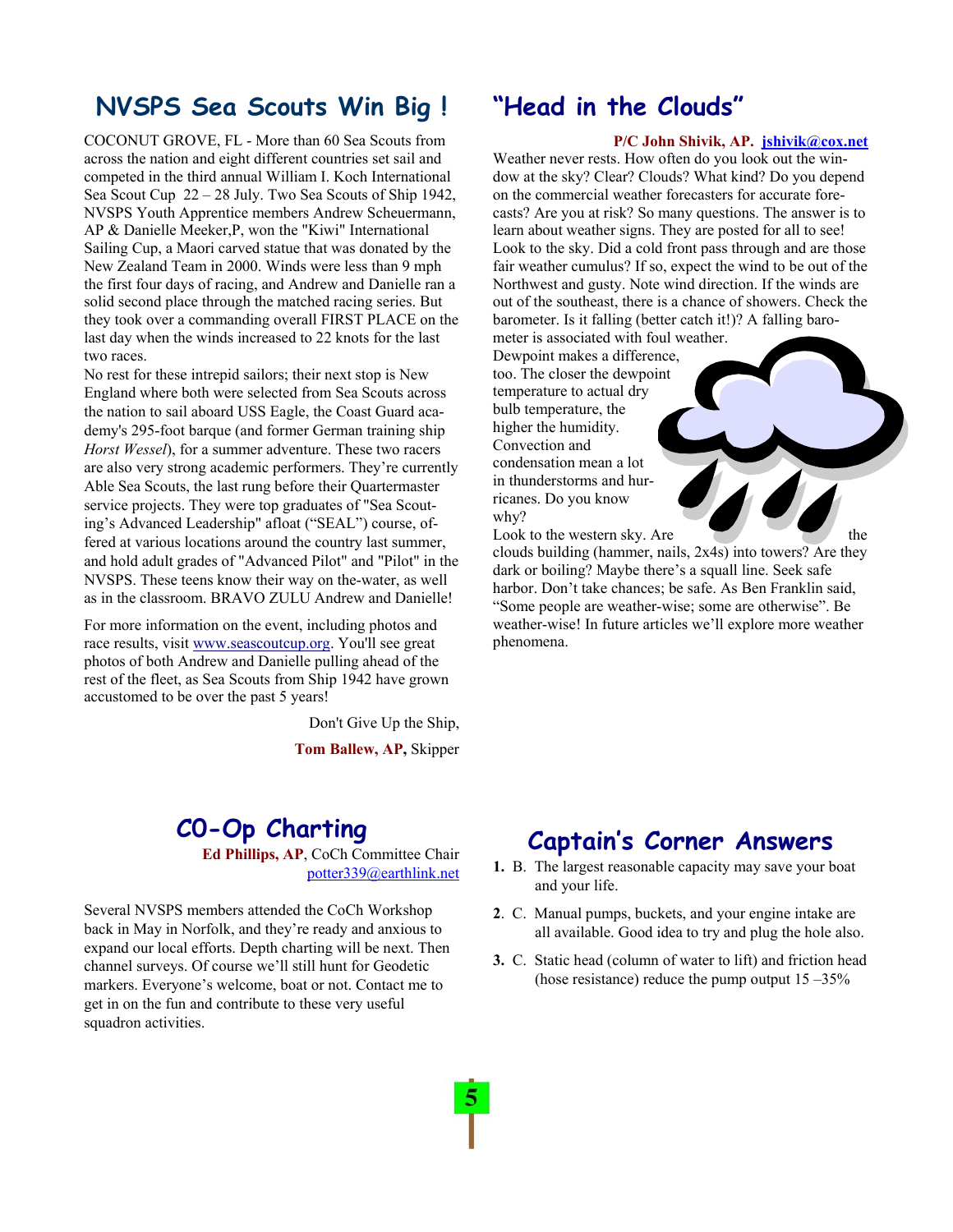**The Baltimore Cruise** 



*Happy Cruisers in Baltimore MD, June 2006*



*Inner harbor and construction* 



*NVSPS camaraderie and shared experiences* 



*Past NVSPS Commanders, ready for action* 



*Old salt dispenses advice* 



*Under the bigtop*

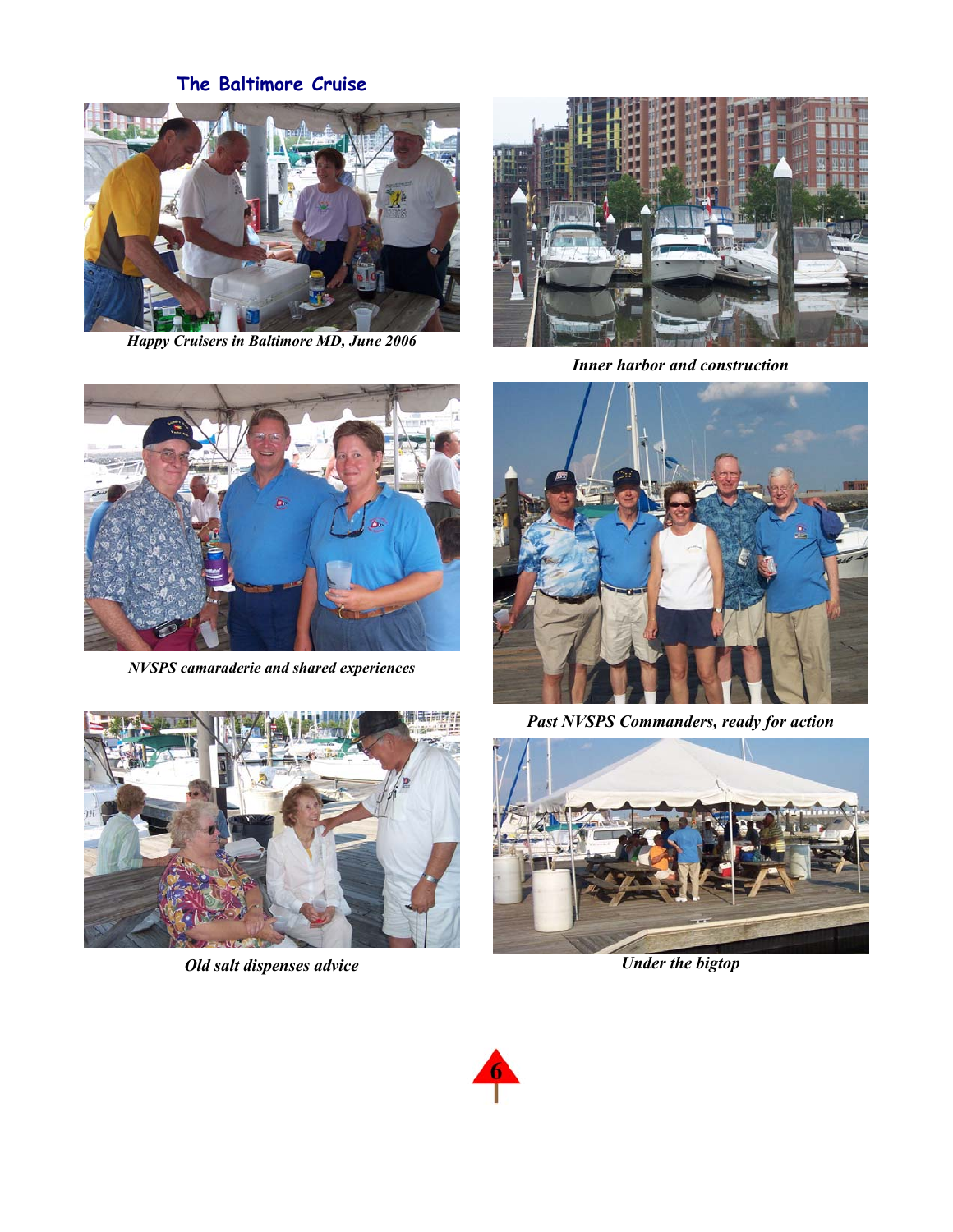#### **A Sailor's Experience**

#### *"Homeward Bound II"*

We're now on our second day after two hectic nights riding 27-ft waves; the wind and the waves have not let up. Reading waypoints on the Loran, we determined we were making south 11 knots over ground; hull speed will not allow more than 7 knots through the water. The waves were really pushing us and we felt helpless in determining our course; it was all we could do to keep Betelgeuse from broaching. By afternoon we were east of the entrance to Delaware Bay but we had no intention of entering; the bay is too demanding in wind like this with its narrow channels. On to the Chesapeake. As we were passing the entrance, perhaps 50 miles out, we spotted a freighter to our southeast headed our way. For the longest time its bearing did not change, the freighter just kept getting larger. I wondered in these high waves and chaotic seas with all this spray and blowing foam, "Did she see us"? As anticipation mounted the freighter turned to the north, maintained that course until she got abreast and then turned toward the west to pass behind us. What a relief! What courtesy! I've always had feelings of apprehension when sailing in shipping lanes, especially the New York harbor entrance at night when crossing into Buzzard's Bay. I also keep a watchful eye for drifting cargo containers washed off decks during storms.

Late that night, with no let up on either wind or waves, red and then green lights appeared off our starboard bow, the lights of another sailboat, but a large one. The lights kept changing position, green then red then both; we seemed to be passing her as we were being driven south but then she turned toward us. The lights got brighter and then they went behind us and disappeared; it is still a frightening mystery what she was up to even now. Later that night we were east of Wreck Island just south of Cobb Island in 50 feet of water. With very little control over our direction, we had concern over the fast approaching shallow waters to the north of the entrance; particularly the Nautilus Shoals. We must stand off and not be tempted to turn too soon; we kept our heading as well as

possible toward Cape Henry. While sailing on the Maine coast, I'd learned the importance of listening for the sound of crashing waves on rocks indicating the approach of land. We also looked for waves cresting as they passed over shallow ground. The white foam of breaking waves can be seen even on a dark night. We experienced neither; we were at a good safe distance at sea. Perhaps the unknown is the biggest fear when sailing the ocean. The more you know about what can happen, the more you worry (ignorance is bliss). In my early sailing days, when I crossed the Gulf stream, my only concern was what time I'd arrive in Bimini; the rest I handled as events occurred.

By morning light we could make out the Chesapeake Bay Bridge Tunnel. The entrance is well marked with green and red cans, lights, bells, gongs, and flashing lights. As we let out more of the jib, increasing our sail area, we gained the ability to maneuver and sailed toward the tunnel section. The nervous feeling that had been building in me all the way from Gay Head began to relax as the waves diminished. Shallow water to our north broke the fury of the waves. What a relief I felt as we passed the bridge and entered the bay. We raised the furled main to its fullest; we did the same with the genoa. Now we were really moving as a sailboat should. We were on the easiest to maintain tack and fastest point of sail, wind off the starboard quarter. Betelgeuse is a tender boat, healing with the slightest breeze. This feature was incorporated intentionally by Hinckley, as healing increases waterline which increases speed through the water. Ben commented on our exceptional speed. We'd arrived at the bridge at 0700; we were docked at Zanheiser's by 2330!

A we entered the estuary I began misinterpreting buoy lights and lost my sense of direction. And this was an entrance I knew! Ben and Don guided us in; I was too exhausted and disoriented. Many thanks to Ben Fulton and Don Kilpatrick for their untiring and expert sailing ability. It made our sail as safe as it was.

> **D/Lt Charles H. Olin, AP**  703-759-6616 137olin@cox.net